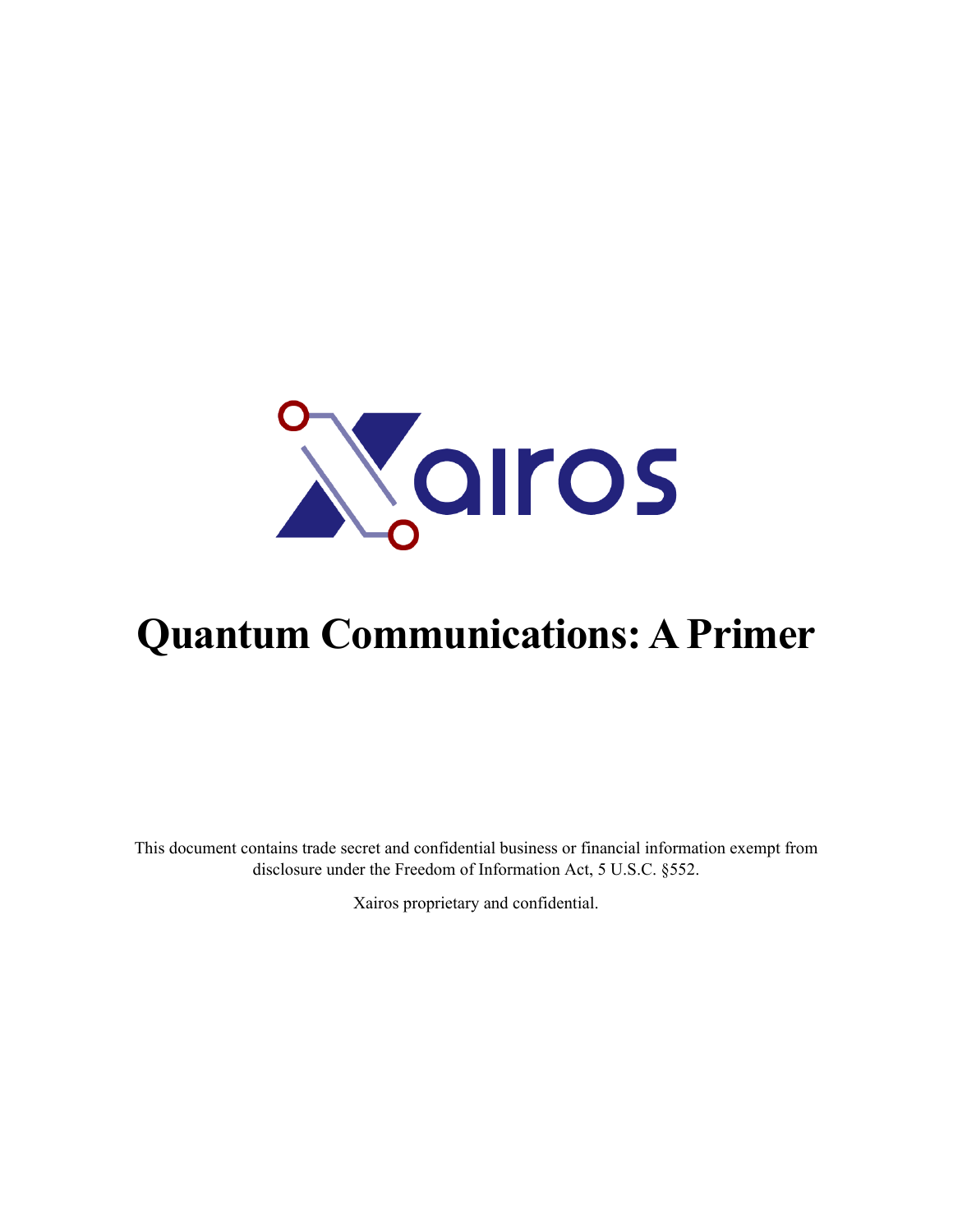## Table of Contents

| 1.  |  |  |
|-----|--|--|
| 1.1 |  |  |
| 1.2 |  |  |
| 2.  |  |  |
| 2.1 |  |  |
| 2.2 |  |  |
| 2.3 |  |  |
| 2.4 |  |  |
| 3.  |  |  |
| 3.1 |  |  |
| 3.2 |  |  |
| 3.3 |  |  |
| 3.4 |  |  |
| 4.  |  |  |
| 5.  |  |  |
| 6.  |  |  |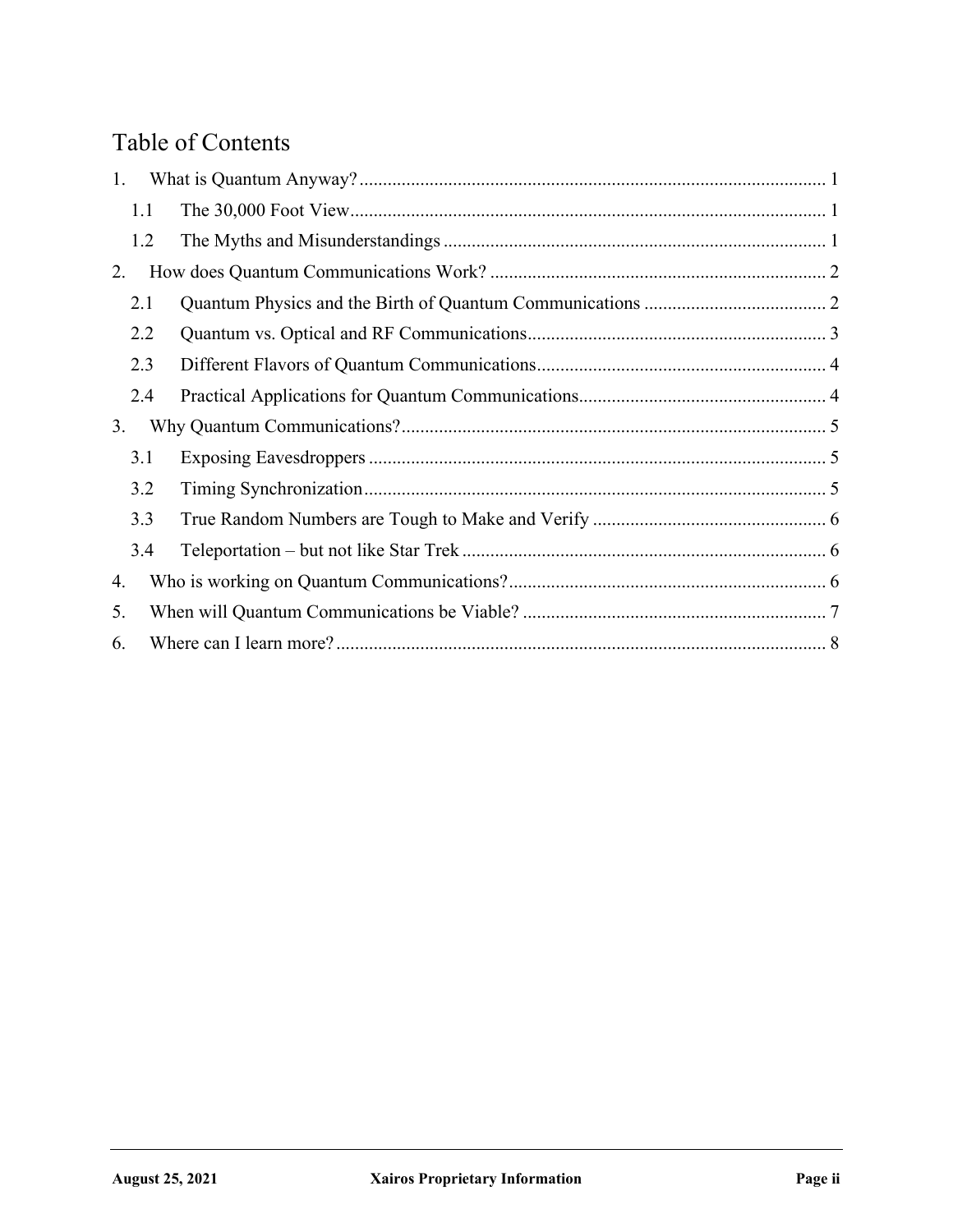## **1. What is Quantum Anyway?**

Quantum has been a buzzword lately, but without a PhD in quantum physics it is difficult to sort out the myth from reality. This paper is a primer geared towards the reader who wants to understand what the fuss is all about, and hopefully explain some basics about the second quantum revolution, quantum technology, and specifically, quantum communications.

### **1.1 The 30,000 Foot View**

As a start, let's address the key points:

- Ouantum communications is different than quantum computing. They both fall under the broad umbrella of quantum technologies but quantum computing is more famous. However, quantum communications is (arguably) more mature and ready for practical applications.
- All quantum technologies manipulate quantum properties of small particles for practical uses. The real-world applications are what separate quantum tech from quantum theory (the gory math) and quantum experiments (the lab research).
- There are different flavors of quantum communications, but they all manipulate the quantum properties of photons, or particles of light. And because they are particles of light, you need to harness their movement.
- There are also different applications for quantum communications. The most well-known is quantum key distribution, also known as QKD, quantum encryption, or quantum cryptography. But there are other applications, including quantum clock synchronization, quantum teleportation, quantum radar, and quantum networking.
- Quantum communications is related to optical communications, and typically utilizes the same wavelengths, hardware, and delivery medium (free-space directional links or fiber optics). But that means it has the same losses and directionality as optical communications, and cannot penetrate clouds or walls like RF.

#### **1.2 The Myths and Misunderstandings**

Because of all the breathless headlines, it is not easy to separate the science from the science fiction. Here are a few of the more common quantum myths:

- Quantum communications does not enable faster than light communications through entanglement.
- Quantum computing  $\neq$  super-duper fast computing. Quantum computers can handle certain problems or algorithms better than conventional computers.
- Quantum is not scary/magical/weird. Sure, the math is hard and it acts differently than our experience with classical physics. But we are all bound by quantum effects and our understanding of this is growing.
- Quantum teleportation does not teleport matter, ala Star Trek, but teleports information.
- Einstein's famous comment "spooky action at a distance" did not mean he disagreed with entanglement, he just did not like some aspects of it. He was partially wrong about how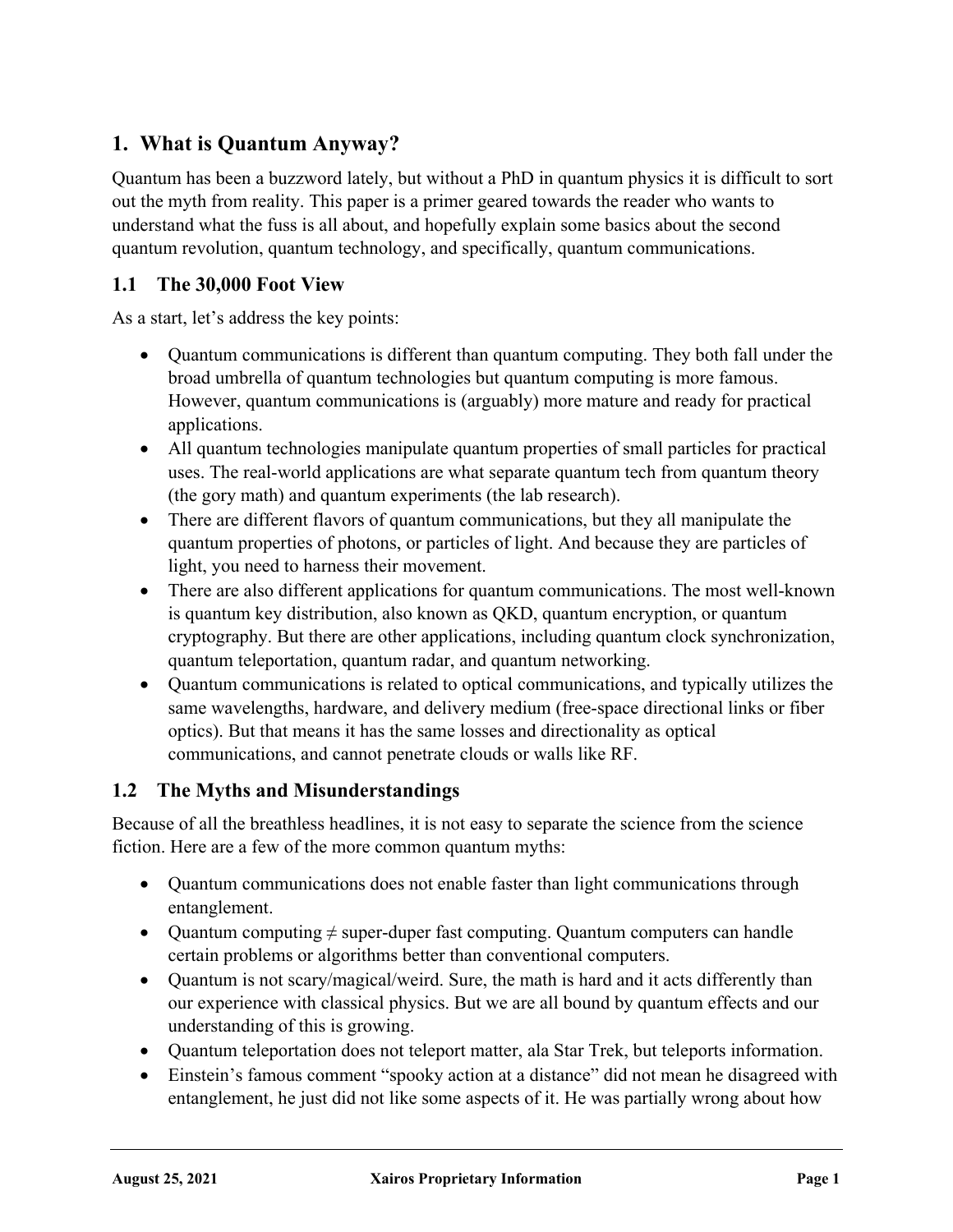entanglement works but give him credit: he was the first to discover the concept of entanglement with a thought experiment!

• Nobody understands quantum physics. OK, that is not a myth.

## **2. How does Quantum Communications Work?**

We are in the middle of the second quantum revolution, a time when quantum properties are being harnessed for new practical applications. It is known as the second because the first quantum revolution gave us the transistor, laser, and atomic clock. But this all started with some smart scientists a century ago.

#### **2.1 Quantum Physics and the Birth of Quantum Communications**

Quantum affects all objects, large and small, but its effects are most noticeable in small particles, such as photons, electrons, protons, atoms and molecules. What makes quantum physics such a difficult topic to comprehend is the behavior of small particles is impossible to directly observe, and so counter-intuitive from our understanding of classical physics. The scientists that pioneered our understanding of quantum mechanics over the last century - Einstein, Heisenberg, Schrödinger, Bohr – had to base their theories on experiments (including thought experiments) and complex equations. But their work led to these central tenets of quantum mechanics:

- Wave-particle duality: Photons exhibit both wave- and particle-like behavior.
- Uncertainty principle: The exact position and the exact momentum of a photon can never be simultaneously measured due to the wave-particle duality.
- No-cloning theorem: It is impossible to create an identical copy of an arbitrary unknown quantum state, which ensures that quantum information cannot be exactly copied.
- Entanglement: Under some conditions, groups of photons can be generated such that their properties are correlated beyond what is possible in classical physics. We refer to these "beyond-classical" correlations as "entanglement".

These basic laws opened the door to a wide range of quantum research with the realization that quantum properties were a resource to be exploited. Fast forward fifty years, and we get semiconductors and lasers; fast forward another fifty years to the second quantum revolution underway today. New quantum breakthroughs are being announced almost daily, but they all fall under three broad categories: quantum computing, quantum communications and quantum sensing (Figure 1).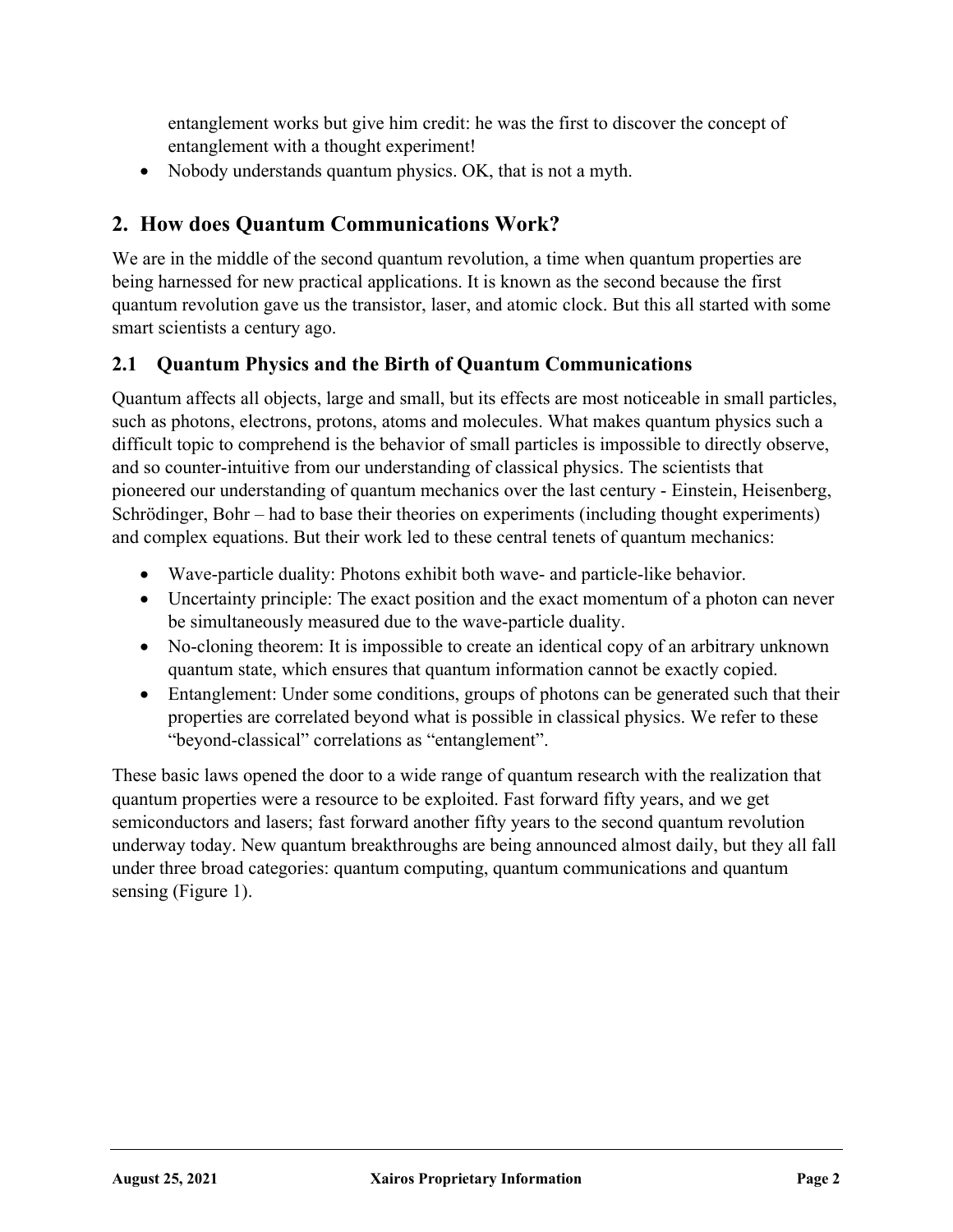

**Figure 1. Quantum Technologies and Quantum Communications**

The focus of the rest of this paper is quantum communications. Partly because it is not as famous, but also because it is the most advanced. Quantum communication was the first to be seriously developed and is technologically the most mature.

## **2.2 Quantum vs. Optical and RF Communications**

Like other types of communications, quantum communications uses photons. Most quantum communication systems work with photons in the visible or near visible spectrum and is similar to traditional optical, or laser, communications. An optical communication link strives to provide high data rates through modulating a laser beam; a quantum communications channel strives to provide very secure communications by manipulating each individual photon on a beam.

Consider a typical free-space optical communications system available today, where a string of bits are modulated at a high data rate on a laser with 1 watt output power. At a constant output, the laser will produce roughly 7.8 x  $10^{18}$  photons per second streaming from A (let's call them Alice) to B (call them Bob). A successful data link is achieved when enough photons reach the Bob's receiver to achieve a coherent link.

By contrast, a quantum communications channel uses the quantum property of individual photons. So instead of modulating the signal (which is essentially regulating the flow of photons), the quantum properties of the individual photons themselves are manipulated. Because of this "processing" quantum transmitters (known as sources) produce a lower photon output (typically in the millions of photons per second) than a laser. The quantum sources and detectors (receivers) are available today, but there is lots of room for improvement.

At a very basic level, the quantum-manipulated photons are transmitted by Alice and received by Bob. If an eavesdropper (call them Eve) observes the photon instead of Bob, the quantum properties of the photon are irreparably changed, and Alice and Bob can verify this with a check.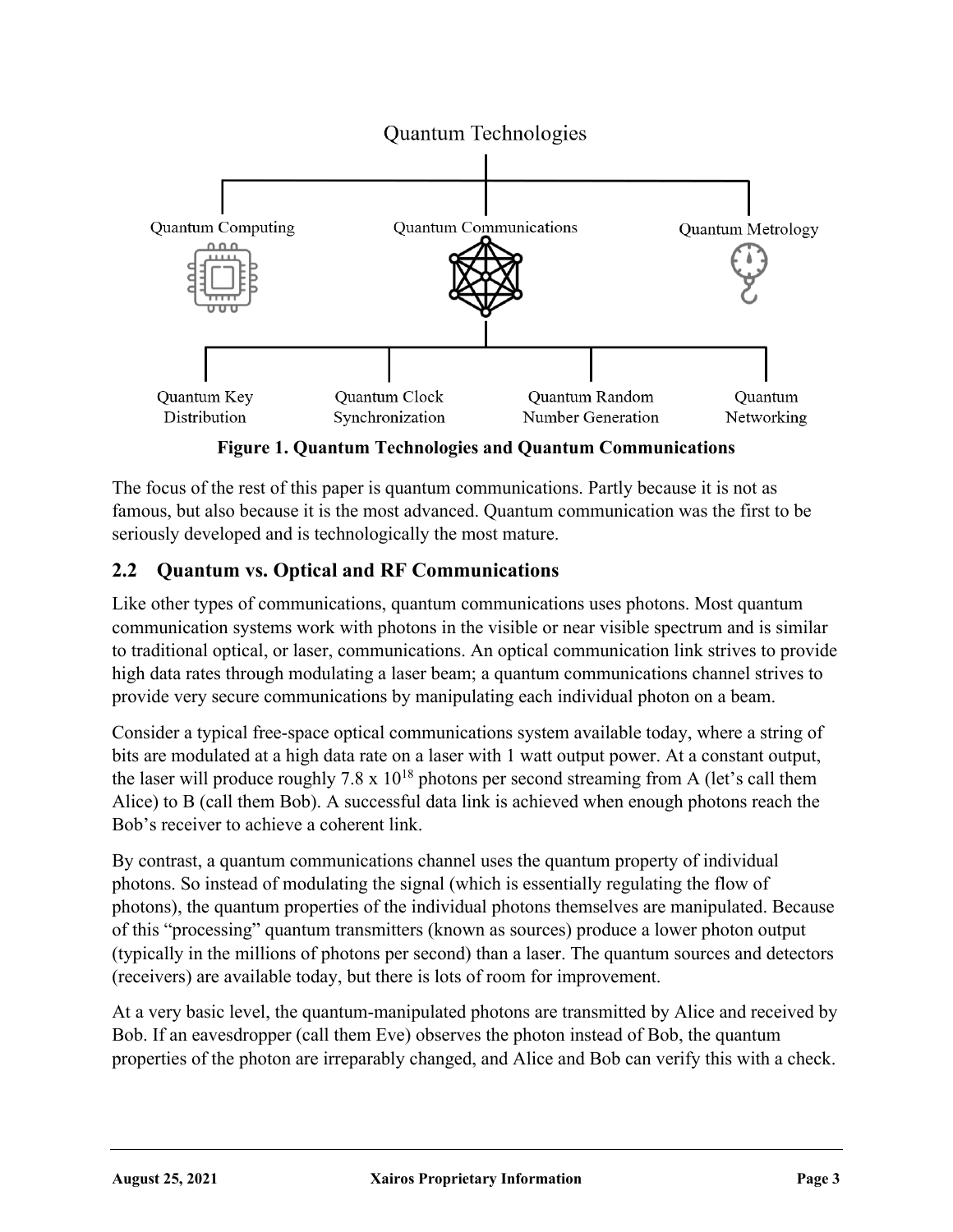## **2.3 Different Flavors of Quantum Communications**

At its core, quantum communication processes are based on either a prepare and measure or entanglement based protocols.

The best known Prepare-and-Measure protocol is BB84 (after the paper written by Charles Bennett and Gilles Brassard in 1984), which relies on the uncertainty principle and the quantum no-cloning theorem. Alice encodes random bits through the polarization of individual photons. Bob receives these photons, measures the polarization states, and, after protocol checks with Alice, verifies they both have the same unique, random, secure string of bits. Eve may intercept the photons and try to extract the information, but only Alice and Bob know the correct polarization to measure, any attempt by Eve introduces detectable disturbances.

Prepare-and-Measure has been demonstrated with low power lasers that emit very small numbers of photons (ideally, one) per pulse. Because of this, Prepare-and-Measure is also known as weak coherent pulse.

Entanglement-based protocols (such as E91, named after the 1991 Artur Ekert paper) takes advantage of quantum entanglement. Pairs of entangled photons are created and sent to Alice and Bob, who measure their correlated properties. If Eve intercepts one of the pairs, the entanglement is broken, introducing errors and making Eve's presence detectable.

In contrast to Prepare-and-Measure schemes, entanglement does not require encoding states into the photons. Instead, both parties share a source of maximally entangled photon pairs, which is a truly random process. The distribution of entangled photons necessary for this process is also the foundation for a truly quantum network. Shared entanglement is a basic resource for quantum teleportation and other applications of what could loosely be called the quantum internet.

## **2.4 Practical Applications for Quantum Communications**

While quantum communications has been demonstrated in a lab for decades, the hardware and applications have now advanced to the point where it is being commercialized.

The main application is quantum key distribution (QKD), a method for securely delivering encryption keys. QKD takes advantage of these characteristics:

- Randomness quantum communications can only create random strings of bits between the two parties, Alice and Bob. A pre-defined string of bits cannot be transmitted over a quantum channel, at least according to existing protocols.
- Low data rate current quantum communication systems are only capable of low data rates today, in the neighborhood of kbps.
- Very secure the strings of bits are not actually transmitted, per se, but created as part of the quantum communications process. This is more secure than existing systems where messages are delivered across the open network, making it susceptible to interception.

Because of these features, QKD allows for the distribution of secure shared randomness. One application is extremely secure keys that can then be used to seed other encryption mechanisms or directly to completely protect extremely sensitive information.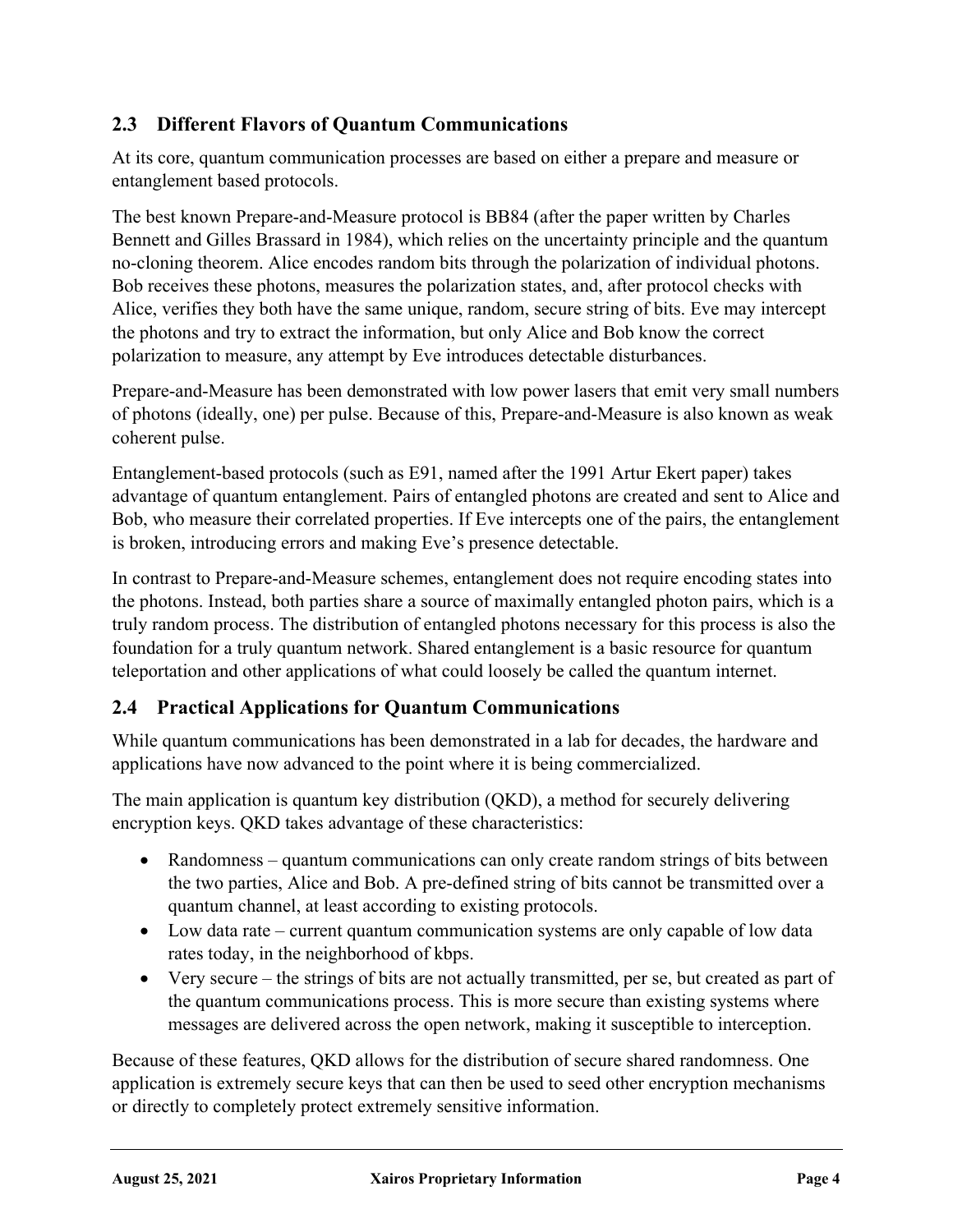Quantum communications is also valuable for secure and accurate clock synchronization. Modern networks rely on timing reference from GPS, which has limited accuracy and can be easily spoofed. Quantum clock synchronization (QCS), in contrast, exploits the femtosecondlevel correlations between pairs of entangled photons to provide accuracy that is orders of magnitude better than GPS. QCS also exploits two other quantum properties, the Quantum No-Cloning Theorem and Entanglement, to ensure that an adversary cannot receive a quantum signal and retransmit it.

The QCS protocol starts with two remote parties, Alice and Bob, with an unknown time delta between them. Each of them has an entangled photon source and receiver and the ability to link through free-space or fiber optic. Alice sends one of the photons of each entangled pair produced at her side to Bob and measures the other one according to her local clock. Bob performs the same operations on his side. Alice and Bob also each measure the time of arrival of incoming photons. They then share the times of arrival of the measured photons. Processing the data via a cross-correlation provides the time delta between their clocks (irrespective of distance between them). They also do a check to guarantee that the signal was not spoofed.

## **3. Why Quantum Communications?**

The value of quantum communications is primarily due to its security. But within the quantum properties of photons there are other features that can be exploited for timing synchronization and networking.

## **3.1 Exposing Eavesdroppers**

If Alice and Bob want to exchange a sensitive message over a long distance, it is commonly accepted that this message can be intercepted by Eve. All current communications networks are known to be susceptible to Eve, whether it is undersea cables, cellular networks, terrestrial fiber optic or coaxial cables, or satellite communications via RF or optical links. But not quantum communications.

When Alice and Bob communicate via a quantum channel, any attempt at interception by Eve is known by both parties. While quantum communications does not necessarily thwart Eve, it does provide knowledge that Eve is present and the link has been compromised. This provides an unprecedented level of security.

## **3.2 Timing Synchronization**

Consider the case where Alice and Bob now want to synchronize their clocks. Again, they are separated by a distance but have the means to exchange signals. Alice can send a modulated signal to Bob, who then measures the phase on the signal. This phase measurement allows Bob to calculate the distance to Alice. If Bob knows the distance to a bunch of different reference points, then Bob can use this to calculate his relative time and position. This is the basic precept behind Global Positioning System (GPS) and other Global Navigation Satellite Systems (GNSS).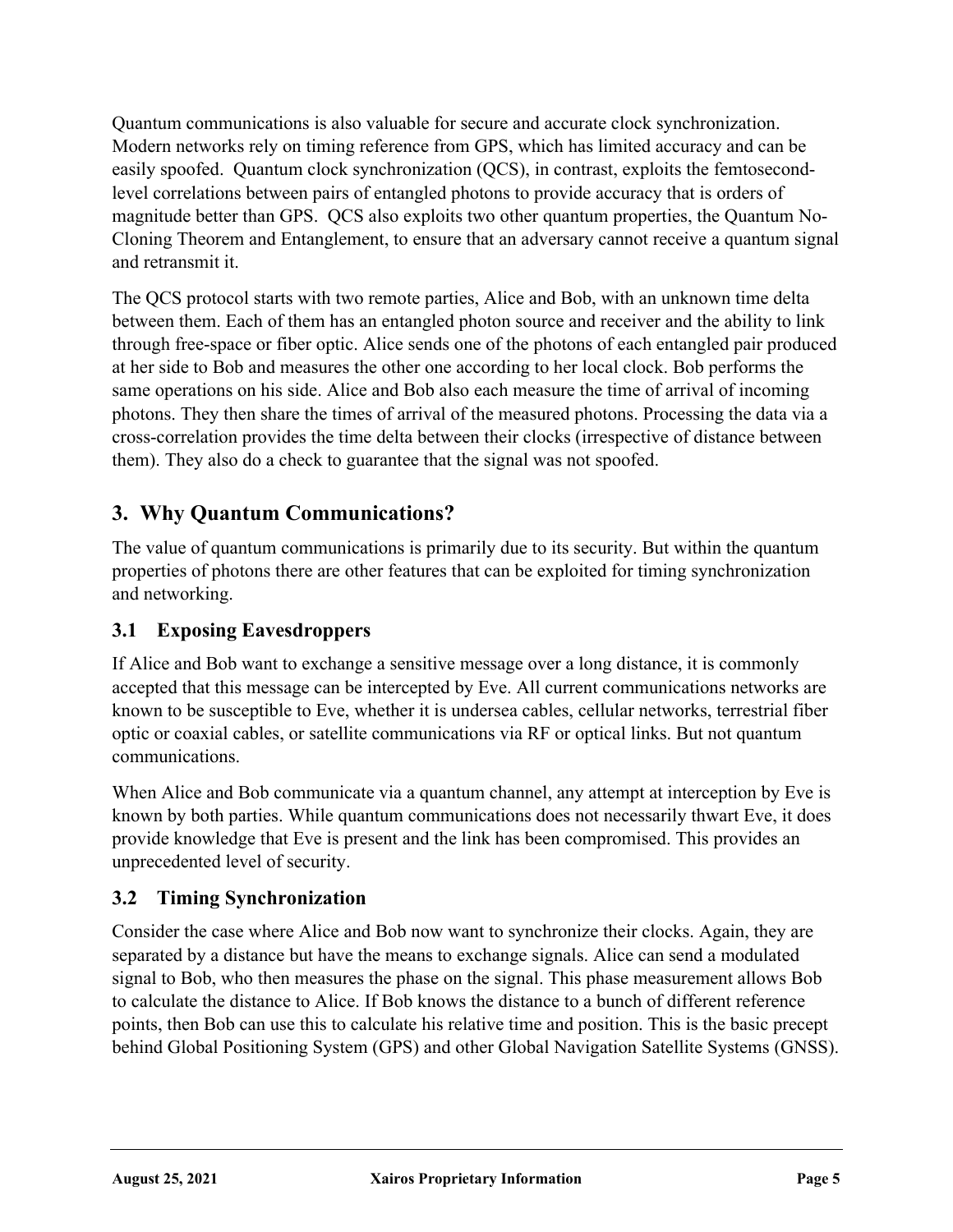Without accurate timing, Alice and Bob do not know their positions and cannot navigate. And if they want to communicate data within a complex network, they need to know their timing in order to efficiently send and receive data.

But there are limitations with obtaining timing from RF or optical signals:

- Accuracy of the phase measurements and internal error sources.
- Alice and Bob need to first know the distance between them.
- Security, as any malicious party can relatively easily copy Alice's signal.

Quantum communications overcomes these limitations.

#### **3.3 True Random Numbers are Tough to Make and Verify**

This may seem like a niche need, but let's say that Alice wants to create a truly random string of bits. This may seem like a trivial exercise – Alice can use a computer's random number generator or simply flip a coin. But these are not truly random processes, and, even if they were, how would Alice know this for sure?

In the world of security this is a big headache. Fortunately, there are quantum processes that are provably random.

#### **3.4 Teleportation – but not like Star Trek**

There is a future scenario where Alice wants to transfer a specific type of quantum information to Bob. Maybe they both have quantum computers and they want to share their qubits. They could use classical communication channels. But that means they need to transfer their qubits to bits and send them via data packets. Not exactly efficient.

Quantum teleportation is a technique for transferring quantum information. Unfortunately this naming tends to make think that there is matter being transported, instead of just quantum information. But practical quantum teleportation is a stepping stone to the future of quantum networks and the mythical quantum internet. Alas, there is still a lot of development ahead before this is a reality.

## **4. Who is working on Quantum Communications?**

Since the publication of the original papers decades ago, scientists have successfully conducted numerous quantum communications demonstrations.

The most advanced area of development today has been quantum communications over fiber optics using weak coherent pulse. Due to the attenuation in the glass, quantum links have been established between two nodes within short distances (less than 80 km). For longer distances quantum repeaters would need to be added. But the development continues apace by research labs and commercial companies across the world.

In contrast, space-based quantum communications provide better utility for long distance applications. At this stage, only a few groups in the world have completed on-orbit quantum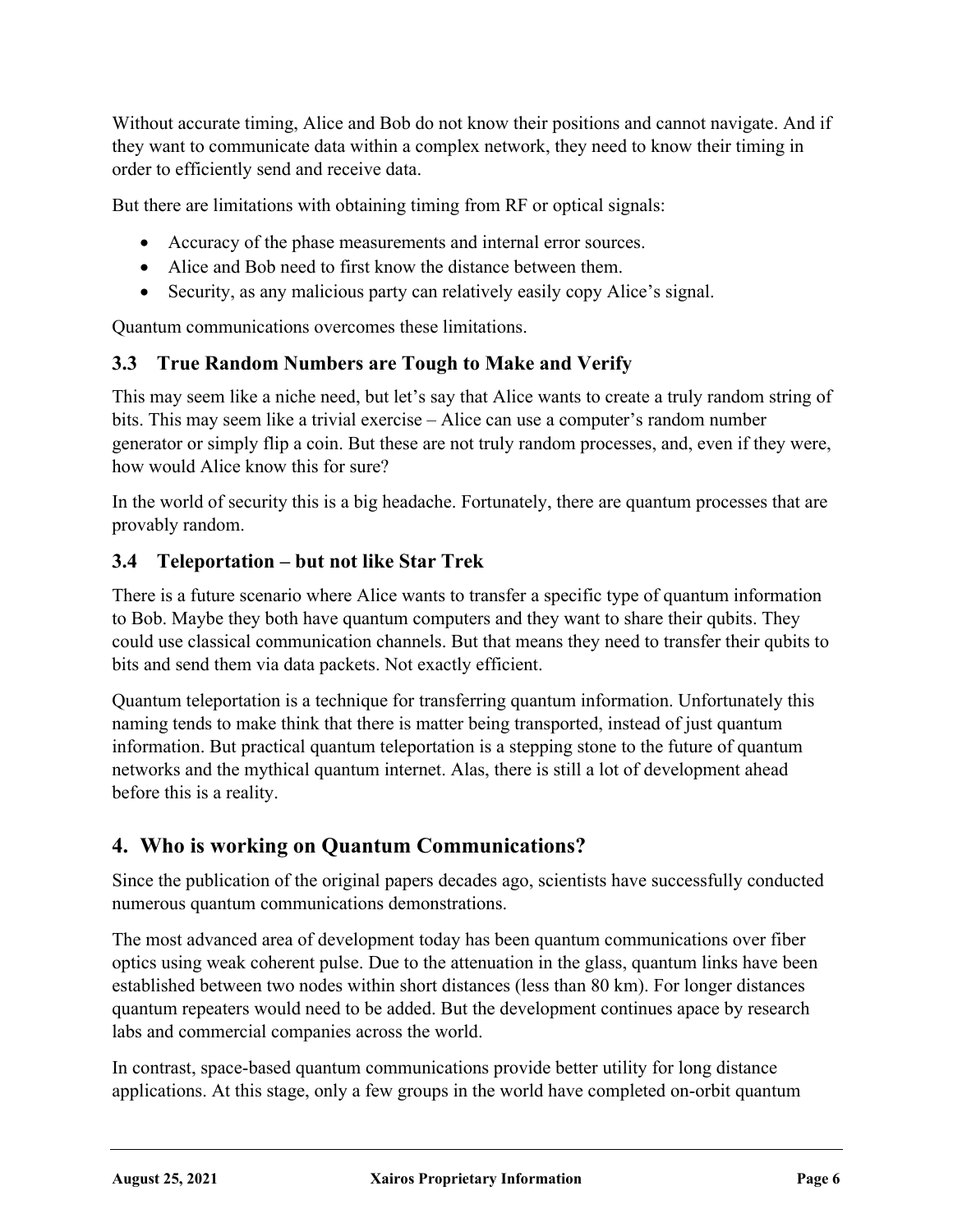communication demonstrations, with China leading the charge. Their Quantum Experiments at Space Scale (QUESS) proof-of-concept mission was launched on the Micius satellite in August 2016, where three key milestones were announced:

- QKD between satellite and ground stations using BB84 protocol
- Entanglement distribution between satellite and ground stations
- Ground-to-satellite quantum teleportation

But many more terrestrial and space-based projects are in development, many of which are outlined in the IOP Science Focus on Quantum Science and Technology Initiatives Around the World. Some highlights:

- The Chinese QUESS satellite mission the success of the Micius satellite has convinced China to invest China's \$10B Quantum Initiative as part of their five year plan.
- United States' \$1.2B Quantum Initiative Act was signed into law in late 2018, with future quantum networking initiatives outlined in the United States Defense Science Board paper.
- European Union announced the  $EIB$  Quantum Flagship initiative to "place Europe at the forefront of Quantum innovation", with quantum communications the main area of study.
- France's  $E1.4B$  National Strategy for Quantum Technologies was announced in January 2020.
- Netherlands'  $\epsilon$ 102M Quantum Delta NL (Q $\Delta$ NL) program was released September 2019.
- UK's £24M Quantum Network was launched in June 2018 joining the £270M UK National Quantum Technology Programme.
- Canada Space Agency (CSA) Quantum Encryption and Science Satellite (QEYSSat) mission to demonstrate space-based QKD was announced in 2018.
- German Quantentechnologien program was initiated in September 2018 as a  $\epsilon$ 650M initiative "to fund the development of quantum technologies".

There are also numerous private and public companies rolling out quantum communication systems.

## **5. When will Quantum Communications be Viable?**

#### Today!

Quantum communication systems and QKD networks have been rolling out at a rapid pace over the last few years. Most of the development has occurred with government agencies but many private and public companies have embraced quantum communications. Some samples of this recent progress:

- Terrestrial OKD networks have already launched in China, US, UK, Europe, Japan, and South Korea.
- Major commercial companies are working on quantum-secure networks.